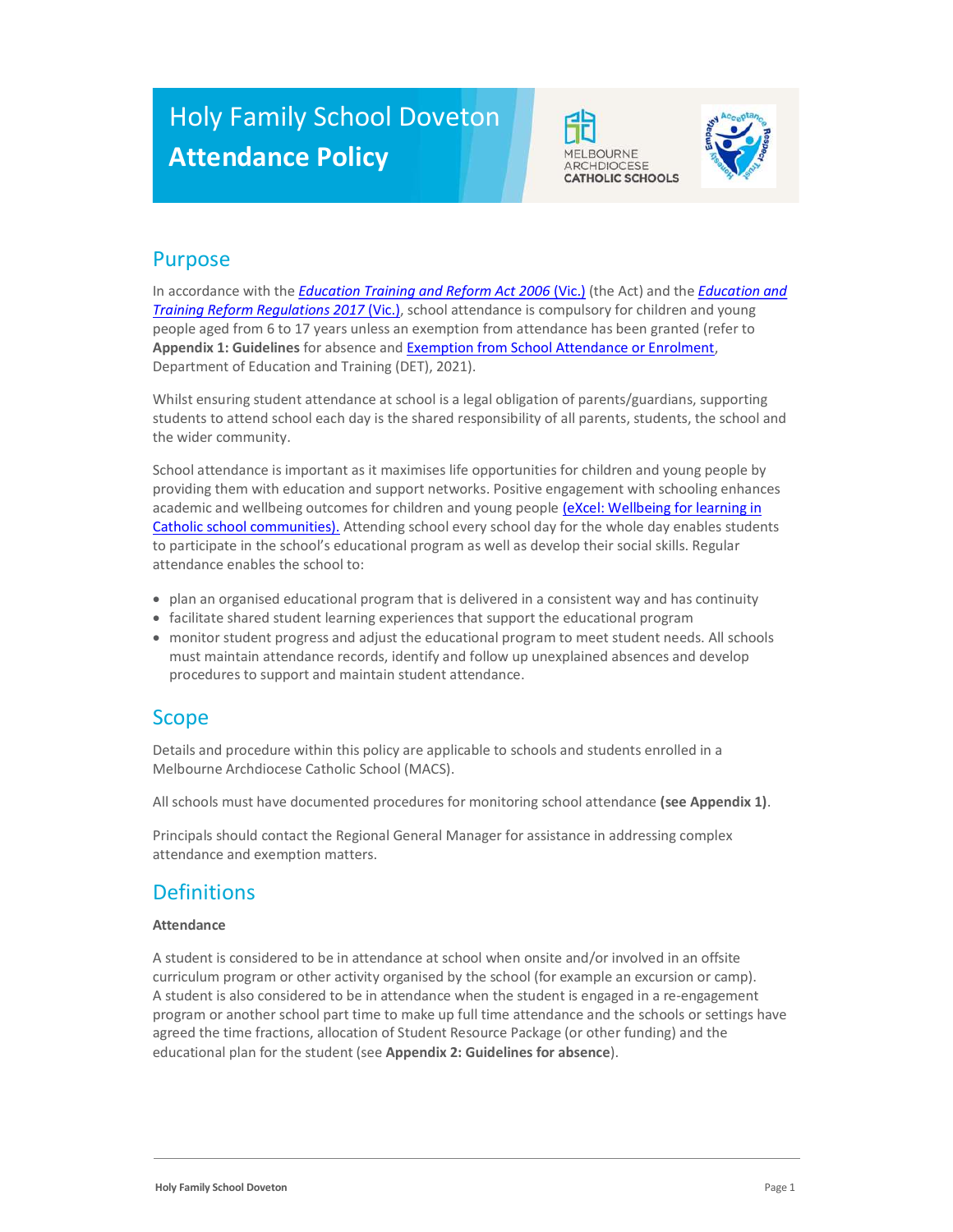#### Parent/guardian

Includes 'a guardian and every person who has parental responsibility for the child including parental responsibility under the Family Law Act 1975 (Cwlth) and any person with whom a child normally or regularly resides'.

#### Unexplained or unapproved absences

A principal can approve or not approve any absence, based on the requirements of the Education and Training Reform Act 2006 (Vic), an individual school policy or on a case-by-case basis.

The Act provides some examples of what a reasonable excuse is for the purposes of explaining a school absence and includes, amongst other considerations:

- Illnesses and accidents
- Unforeseen and unexplained circumstances
- If the absence was a result of complying with another law
- The child is receiving distance education through a registered school
- The child is undertaking approved education, training and/or employment
- The child has been suspended or negotiated transfer/expelled
- The child is attending or observing a religious event or obligation.

#### Unexplained Absence

A principal will record an absence as 'unexplained' if no explanation about the absence is given to the school by the parent or carer of the student.

If the parent/guardian does contact the school to provide an explanation on the day of the student absence, the school must attempt to contact the parent or legal guardian either by phone or in writing and seek a clarification for the absence.

If no contact can be made with the parent or other carers of the child within 10 days, the absence will be recorded as an unexplained absence and a noted will be made in the child's file. A parent or legal guardian can contact the principal at any time after the recorded absence to provide an explanation.

#### Unapproved Absence

In general, a principal may record an absence as 'unapproved' when no reasonable explanation has been given for the student's absence. If a reason is given for a student absence is not approved by the principal than the school will notify the parent or legal guardian in writing.

#### Exemption

The Education and Training Reform Act 2006 (Vic) allows exemptions from school attendance and enrolment to be granted in certain circumstances, where the student:

- is a child who turns 6 (compulsory school age) while attending kindergarten
- will be participating in approved education or training, or employment, or both, on a full time basis
- is employed or seeking employment during school hours in the entertainment industry

An exemption from school attendance and enrolment may also be granted where leaving school is in the best interests of the student.

All applications for exemptions are considered on a case by case basis, with the student's best interests as the guiding principle for decision-making. In making a decision, the potential benefits or negative consequences of granting the exemption to the student's educational progress, wellbeing and development are also considered. A student must continue attending school until an exemption is granted.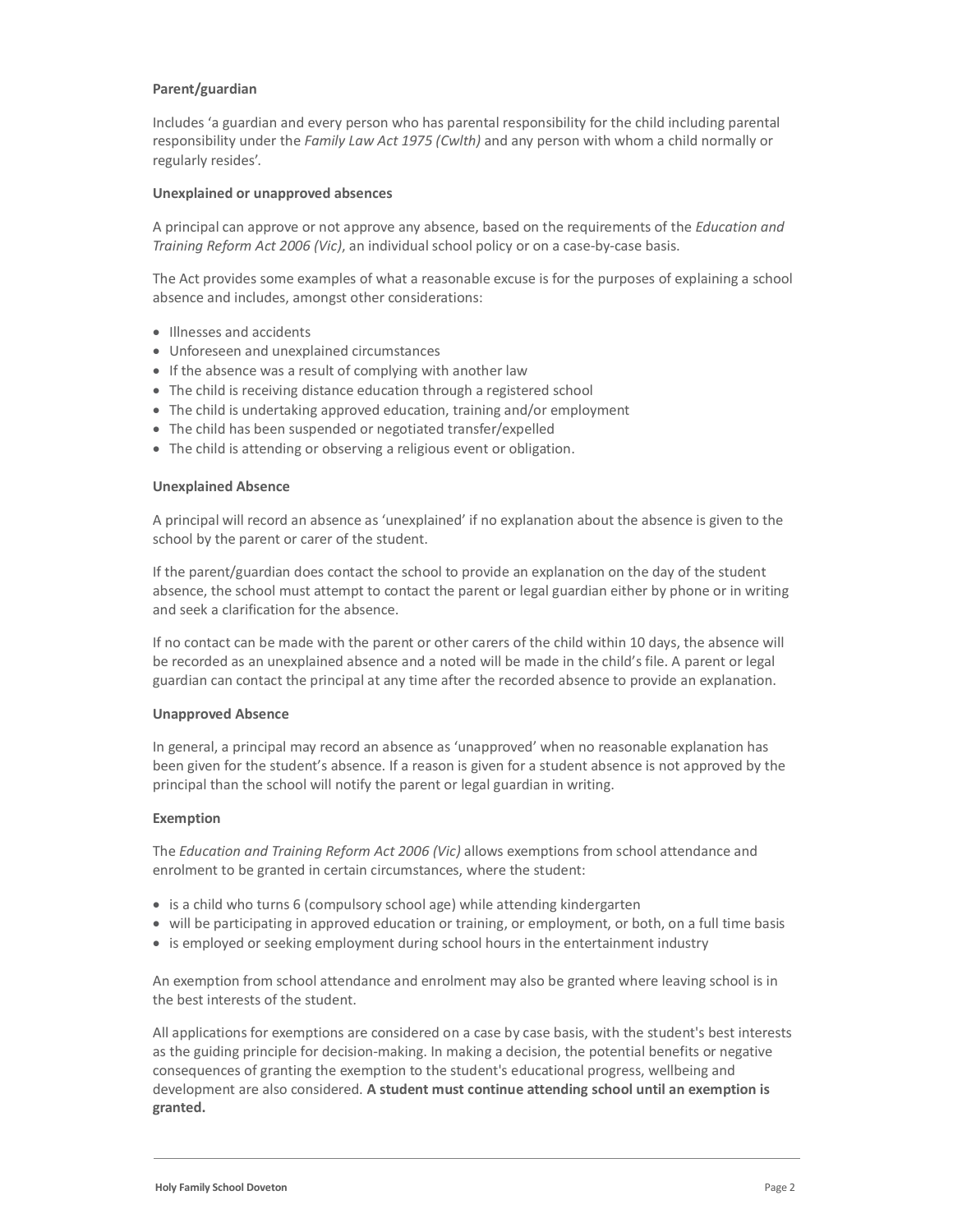Exemptions, including written approval for student attendance and enrolment to be exempt or reduced to less than full time, can only be authorised by the Regional General Manager in conjunction with the school principal.

• refer to the Department of Education and Training (DET) Exemption from school attendance and enrolment guidance for further information.

#### School Attendance Officers

In the context of attendance, DET School Attendance Officers are empowered through the Act to issue School Attendance Notices, School Enrolment Notices and Infringement Notices.

• Refer to DET Infringement notices guidance for further information.

### Principles and Procedures

### Responsibilities for school attendance

#### Parent/guardian

Parents/guardians must enrol a child of compulsory school age at a registered school and ensure the child attends at all times when the school is open for instruction, unless exemption from attendance has been granted. For absences where there is no exemption in place, the parent/guardian must promptly provide an explanation on each occasion to the school.

#### Students

Students are expected to attend the school in which they are enrolled during normal school hours every day of term, unless there is an approved exemption from school attendance for the student, or the student is registered for home schooling and has partial enrolment.

#### Principal

The principal must ensure:

- daily attendance of each student enrolled at the school is recorded at least twice a day in primary schools and for every class in secondary schools
- any absences of a student from school, including classes, are identified
- reasons for each student's absence are provided and recorded in writing
- explanations for absences that are provided, are a reasonable excuse for the purposes of their responsibilities under the Act
- follow up any unexplained absences of a student by contacting the parent/guardian of the student as soon as practicable on the same day
- parents/guardians are notified promptly regarding a student's unsatisfactory school or class attendance. If, upon being notified of their child's absence or contacted to seek an explanation, a parent reports that the child was not living with them on that day, the school should ensure they notify another parent who was responsible for ensuring the child attended school on the relevant day(s)
- if contact cannot be made with the parent, contact should be made with the emergency contact/s nominated on the student's file held by the school
- information regarding a student's unsatisfactory attendance at school or classes is recorded on their student file
- parents/guardians are informed of their responsibilities around attendance and initiatives aimed at promoting parental awareness of the importance of children attending school every day are implemented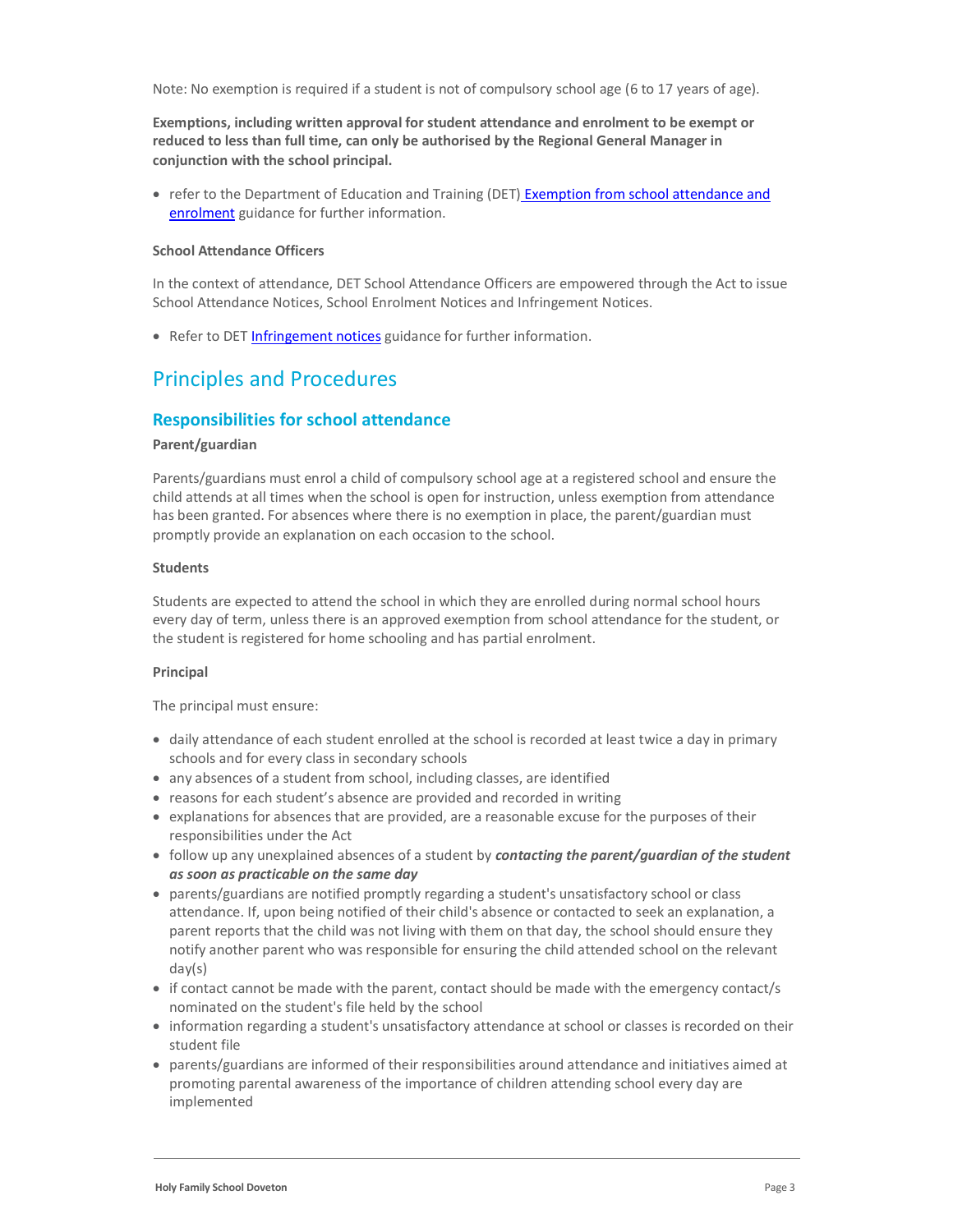- attendance improvement strategies, interventions and levels of adjustment are implemented where the absence is having a significant impact on a student's educational achievement and development, including an Attendance Student Support Group, Personalised Learning Plan, Student Absence Learning Plan and Return to School Plan
- strategies for supporting attendance of students in out-of-home care, experiencing homelessness, Aboriginal and Torres Strait Islander (ATSI) families, overseas students, students with disabilities, students with cultural and linguistically diverse backgrounds and newly arrived families are implemented
- MACS is to be advised prior a referral to a DET School Attendance Officer when a student has been absent from school on at least five full days in the previous 12 months without a reasonable excuse for absence
	- refer to the 'Everyday Counts' flowchart on the CEVN webpage: https://cevn.cecv.catholic.edu.au/Melb/Student-Support/Attendance)
- referral processes are implemented to Child FIRST or Child Protection, MACS and the School Attendance Officer where required.
	- refer to Child Protection and Child Safe Standards (PROTECT)

# List of Appendices

Appendix 1: Procedures for monitoring school attendance

Appendix 2: Guidelines for absences

### References

- Department of Education and Training (Vic). 2021. School attendance guidelines
- Department of Education and Training (Vic). 2020. Exemption from School Attendance or Enrolment
- Department of Education and Training (Vic). 2020. Seven attendance improvement strategies
- Education and Training Reform Act 2006 (Vic.)
- Education and Training Reform Regulations 2017 (Vic.)

### Resources

Department of Education and Training (Vic). 2021. Effective Schools are Engaging Schools: Student Engagement Policy Guidelines

'Everyday Counts' on the CEVN webpage: https://cevn.cecv.catholic.edu.au/Melb/Student-Support/Attendance

## Related MACS policies

- Enrolment Policy
- Student Behaviour Policy and related CECV Positive Behaviour Guidelines
- Anti-Bullying Policy
- Duty of Care Policy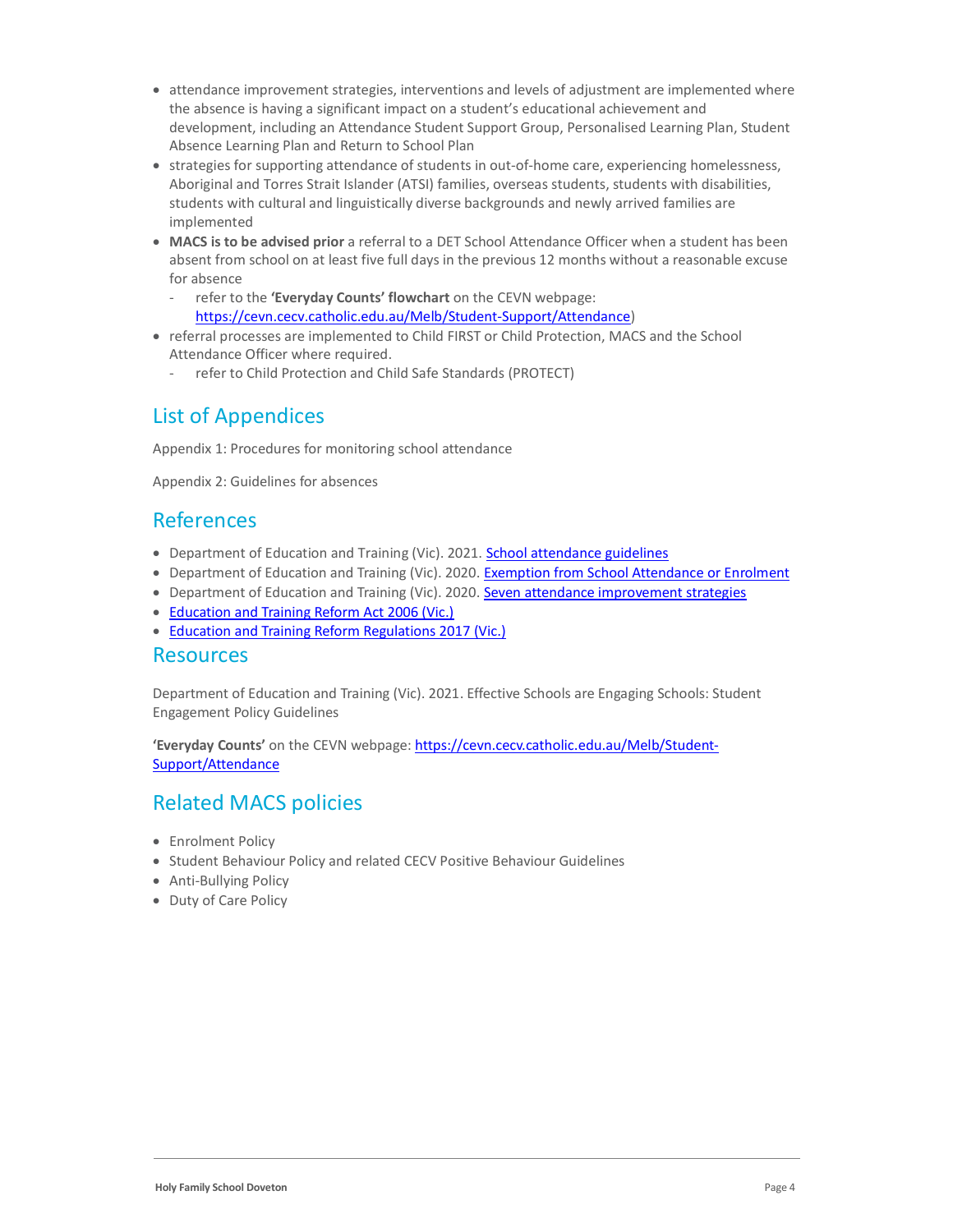## Appendix 1: Procedures for monitoring school attendance

- 1. Notification of an absence can be made by [insert method include the email address / telephone number / school attendance officer details
- 2. Parents, guardians and/or carers are required to notify the school by [insert time] of the reason for any absence from school on the day of absence.
- 3. Where the reason for absence is known, the reason is recorded [insert the person responsible and process for recording this information] and the teachers are notified of the absence and reason for this.
- 4. Attendance at the school is checked [add frequency primary schools: twice daily; secondary schools: each lesson] by [insert method of recording attendance].
- 5. The attendance reports are accessed by [insert person responsible for this task] to follow up students who are absent without explanation.
- 6. If a student is absent without explanation, the school will contact the parent/guardian for an explanation as soon as possible on the day of absence by [insert who is responsible for this task].
- 7. Information about the number of days of absence are recorded on student files and on student reports by [insert person/team responsible for this task]
- 8. Where the rate of absenteeism is of concern, the school will follow up with the parents/guardians by [insert the person/process].
- 9. Parents are required to provide up-to-date contact details and notify the school of any changes to contact details or address

#### Procedure for late arrival at school

Stuents who arrive at school later than the schedulded starting time are recorded on Nforma as late arrivals, which goes onto their student history.

#### Procedure for leaving school before the normal departure time

Students who leave school prior to the scheduled finishing time are recroded on Nforma as an Early Dismassal, accompanied by an explanation.

#### Procedures for communicating about attendance expectations to parents/guardians

 Periodic information is provided to parents about the importance of attendance at school via the newsletter. The school principal also provides information to parents about attendance procedures and the expectations for attendance at school through the newsletter.

#### Attendance record keeping

Classroom teachers mark the roll at the beginning of the school day at 8.45 a.m. and after the second break at 2.30 p.m. period for maintaining records about attendance, including records about students who have been absent from school without reason for long periods of time

#### Attendance improvement strategies

At Holy Family School Doveton we identify that working with a family in a way that can prevent attendance issues is critical. Successful school-family relationships are underpinned by open and effective communication. A meeting with the parent and a relevant teacher or other staff member are conducted at the earliest opportunity to identify issues related to the non-attendance and to plan for improvement when school attendance is irregular.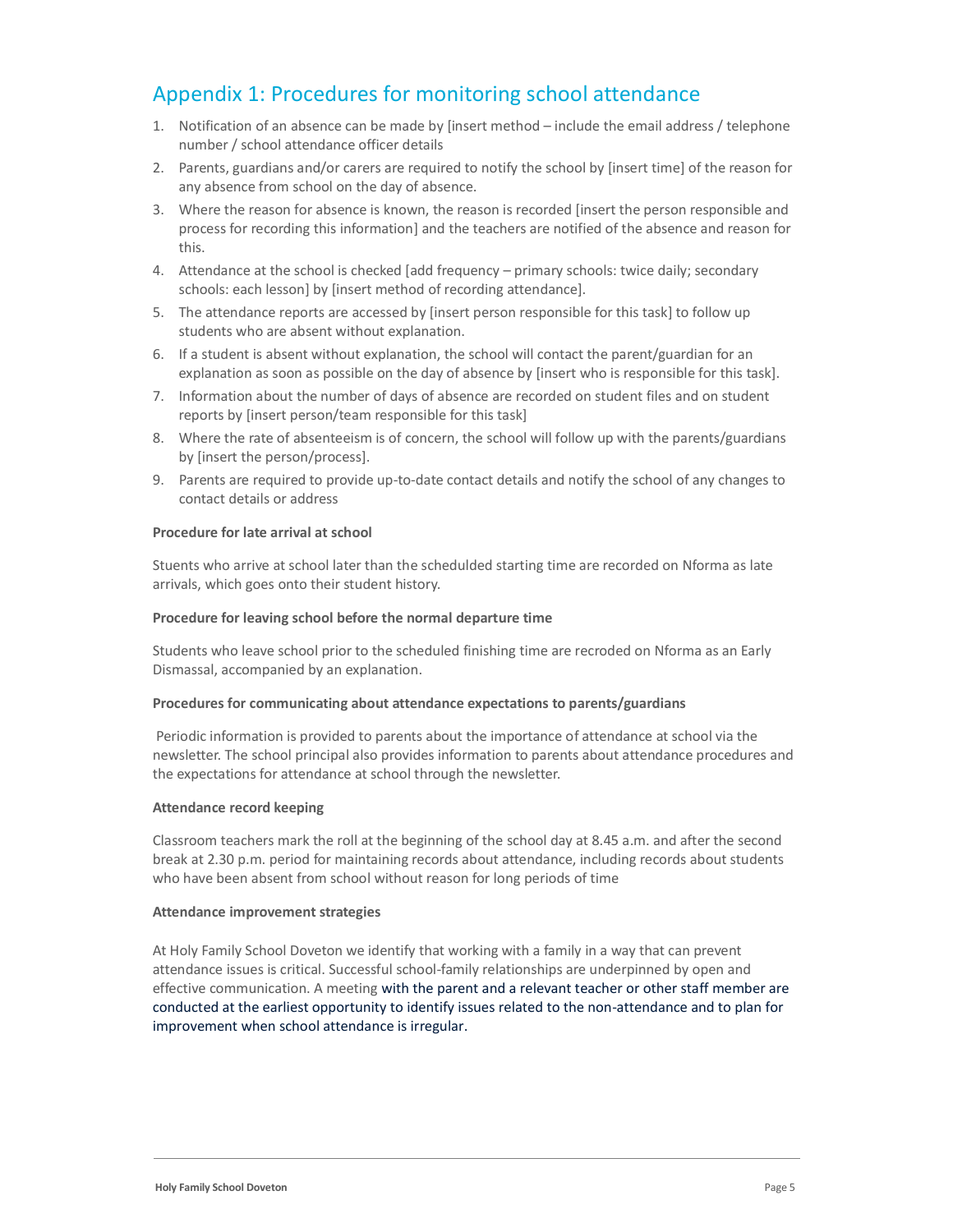## Appendix 2: Guidelines for absences

A student who is participating in one of the following activities must be recorded as not physically present at the school site but will not be considered absent from school:

#### School activity

A student will not be considered absent when they are participating in an authorised activity for school purposes. The activity may be off school grounds. Activities may include students performing in the school choir, band or dance group, students participating in a youth parliament or council or a student undertaking community service.

#### Excursion

A student will not be considered absent when they are participating in an excursion which occurs outside the school grounds and is conducted, organised and/or approved by the school. Excursions could include part-day, day or multi-day class visits to venues outside the school or school camps.

#### Off campus activity

A student will not be considered absent if they are participating in an authorised activity that is away from the school campus. These activities may include flexible arrangements, attendance at a TAFE or other training provider course, or participation in a school-based apprenticeship or traineeship. These activities will be regular and ongoing in nature.

#### Natural Disaster

A student will not be considered absent if they are unable to attend school due to an extreme weather event or other natural disaster. This code may be used whether or not the student is continuing with school work while absent from school, and may be used for full or part-day absences.

#### Sport

A student will not be considered absent when they are representing their school, district, region, state or country at a sporting event approved by the school

#### Work experience

A student will not be considered absent when they are participating in a work experience program approved and organised by the school. Work experience programs are available for students 14 years or older. Schools must ensure the appropriate work experience agreements have been completed before students undertake work experience.

The following circumstances 'absences' will be considered reasonable where an excuse has been given:

#### Illness

It is reasonable that a child may be absent from school when they are genuinely too ill to attend.

On any single day of absence due to illness, or within two days of the student's return to school, a parent should provide the school with an explanation for the absence, in line with the schools agreed processes for notifying of student absence. This may take the form of a written explanation note containing the student's name, date/s of absences and reason for absence, a verbal explanation through either a phone call or visit to the school, or a medical certificate.

If a child who is prevented by illness from attending school for a period longer than 10 consecutive school days, the Regional General Manager (or delegate) has the power to grant an exemption from compliance with the requirements of compulsory schooling or compulsory participation.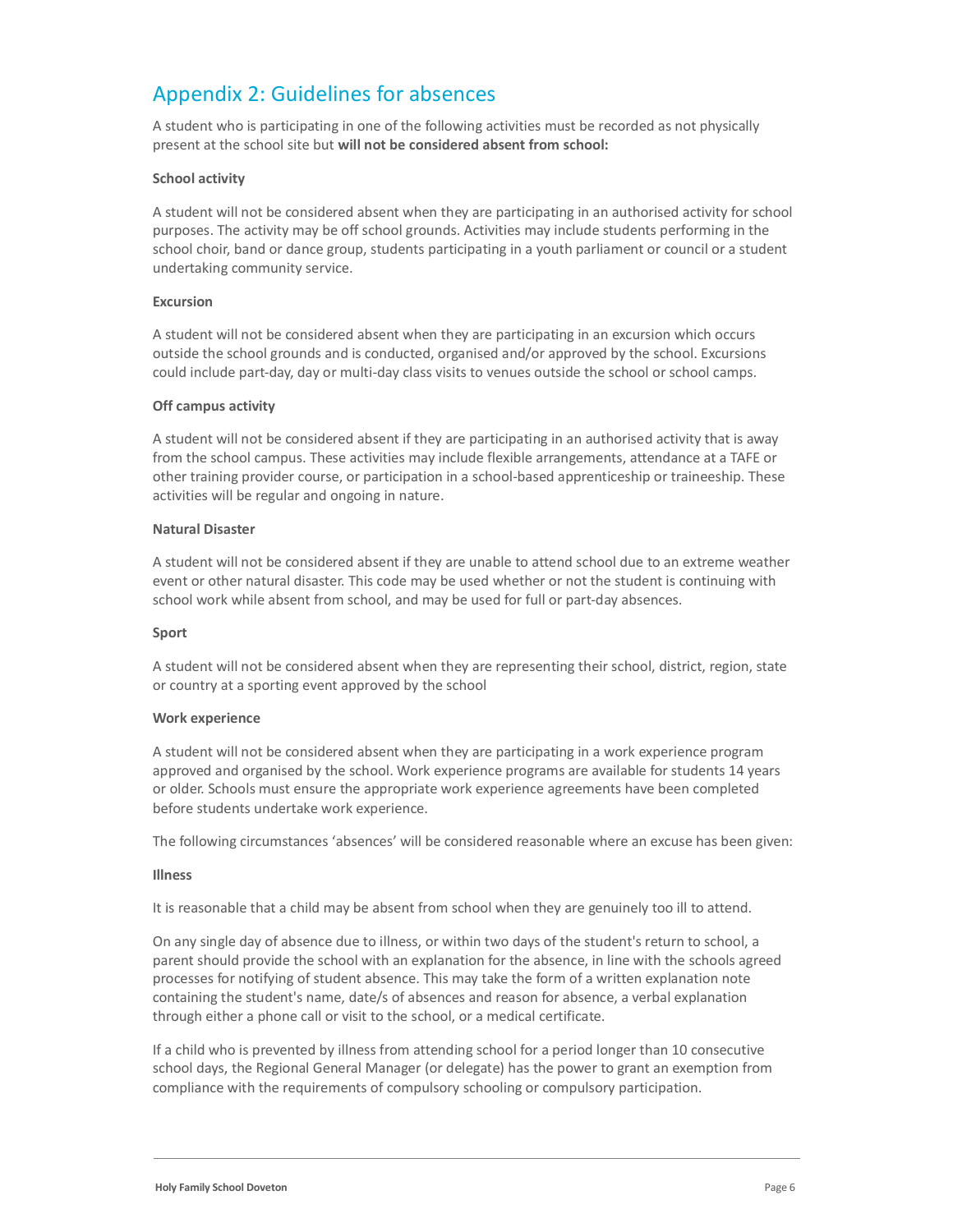#### Infectious or contagious disease

It is a reasonable excuse for a child to be absent from school if the child is, or is a member of a class of persons, that is subject to a direction or order given about an infectious or contagious disease or condition.

#### Medical or dental treatments or procedures

It is reasonable for a student to be absent to attend a medical or dental appointment. This should be documented through the provision of a written or verbal explanation from a parent.

#### Sport

Principals should use their professional judgement to determine if it is reasonable for a student to be absent from school to participate in a sporting event where they are not representing their school, district, region, state or nation, taking into consideration the type of event and the organising sporting body.

Suspension a suspension is a reasonable excuse for absence and the following applies:

- if a student is suspended for five days or less the school's principal must take reasonable steps to ensure the student is given school work to complete during the suspension
- if a student is suspended for more than five days, the school principal must arrange for the student's access to an educational program that allows the student to continue with their educational program during the suspension
- if the student is suspended with a recommendation for negotiated transfer or expulsion, the school principal must arrange for the student's access to an educational program that allows the student to continue with their educational program during the suspension.

#### Apprentice or trainee through Vocational Education Training/VCAL program

It is a reasonable excuse for a child to be absent from school if an arrangement has been made through the VET/VCAL program

#### Funeral

Attendance at a funeral or to attend to Sorry Business or Sorry meetings may be considered as a reasonable excuse for absence. Parents should be encouraged to ensure their child misses as little school as possible.

There may also be circumstances where a child is kept out of school due to grief of a close family member. In such circumstances, the school should work with families to encourage them to have the child attend school to maintain a sense of normalcy. These situations should be handled with respect and sensitivity and should be underpinned by the interests of the child.